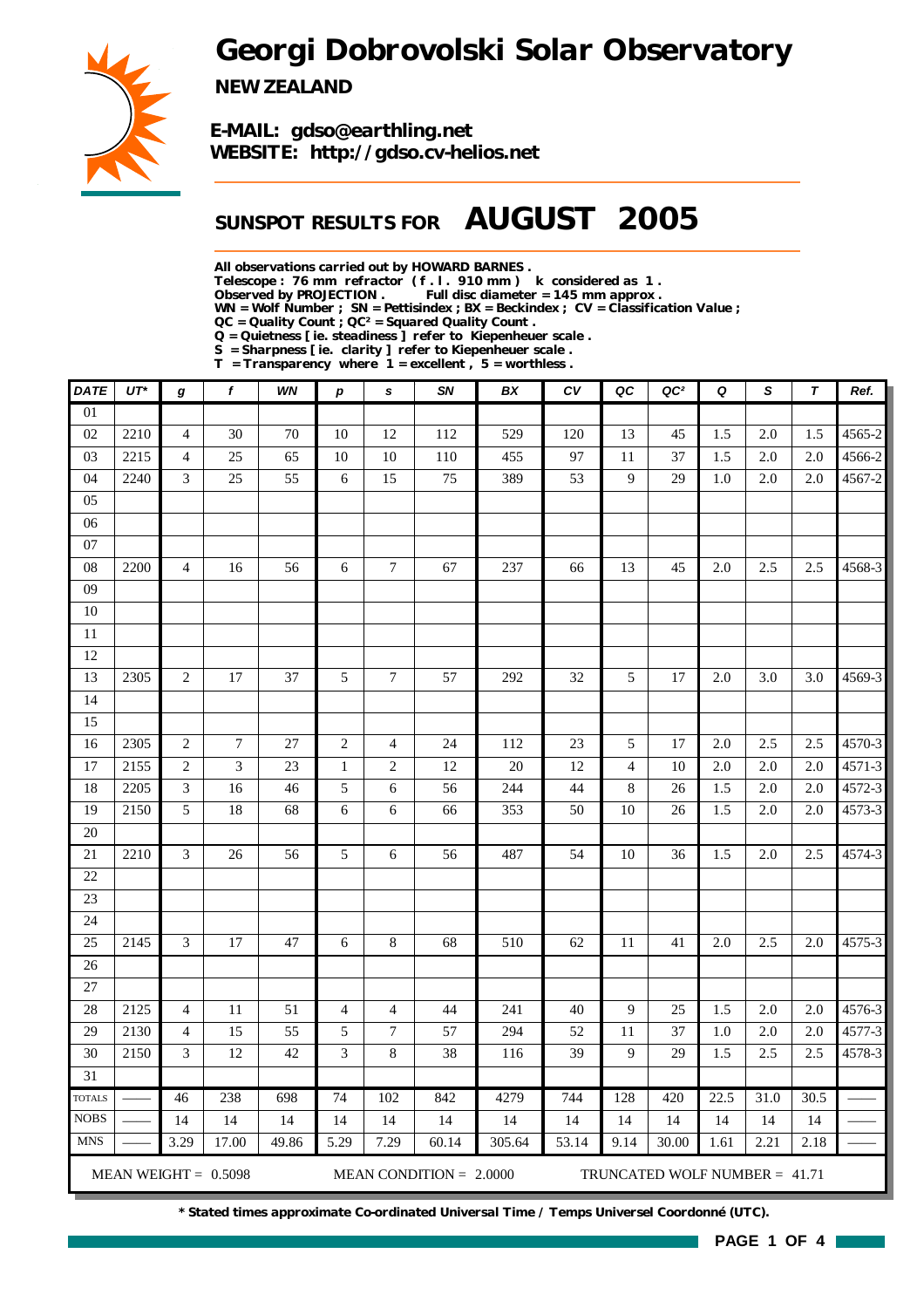*SUNSPOT DISTRIBUTION & INTER-SOL INDICES FOR*

# *AUGUST 2005*

*All observations carried out by HOWARD BARNES .*

*Telescope : 76 mm refractor ( f . l . 910 mm ) .*

*Observed by PROJECTION . Full disc diameter = 145 mm approx . IS = Inter-Sol Index .*

*gr = number of multi-spot groups .*

*grfp = number of umbræ within penumbræ within the groups (gr) .*

*grf = number of non-penumbral spots within the groups (gr) .*

*efp = number of single penumbral spots .*

*ef = number of single non-penumbral spots .*

*Q = Quietness [ ie. steadiness ] refer to Kiepenheuer scale .*

*S = Sharpness [ ie. clarity ] refer to Kiepenheuer scale .*

*T = Transparency where 1 = excellent , 5 = worthless .*

| <b>DATE</b>     | UT   | IS             | gr             | grfp             | grf              | efp              | ef               | $\pmb Q$ | S       | T       | Ref.     |
|-----------------|------|----------------|----------------|------------------|------------------|------------------|------------------|----------|---------|---------|----------|
| $\overline{01}$ |      |                |                |                  |                  |                  |                  |          |         |         |          |
| 02              | 2210 | 33             | $\overline{3}$ | 17               | 12               | $\mathbf{1}$     | $\mathbf{0}$     | 1.5      | 2.0     | 1.5     | 4565-2   |
| 03              | 2215 | $27\,$         | $\sqrt{2}$     | 14               | $\mathbf{9}$     | $\,1$            | $\mathbf{1}$     | 1.5      | $2.0\,$ | $2.0\,$ | 4566-2   |
| 04              | 2240 | $27\,$         | $\overline{c}$ | $\boldsymbol{9}$ | 15               | $\,1$            | $\boldsymbol{0}$ | $1.0\,$  | $2.0\,$ | $2.0\,$ | 4567-2   |
| 05              |      |                |                |                  |                  |                  |                  |          |         |         |          |
| 06              |      |                |                |                  |                  |                  |                  |          |         |         |          |
| 07              |      |                |                |                  |                  |                  |                  |          |         |         |          |
| 08              | 2200 | 19             | $\mathfrak{Z}$ | $8\,$            | $\boldsymbol{7}$ | $\,1\,$          | $\boldsymbol{0}$ | $2.0\,$  | 2.5     | 2.5     | 4568-3   |
| $09\,$          |      |                |                |                  |                  |                  |                  |          |         |         |          |
| $10\,$          |      |                |                |                  |                  |                  |                  |          |         |         |          |
| $11\,$          |      |                |                |                  |                  |                  |                  |          |         |         |          |
| $12\,$          |      |                |                |                  |                  |                  |                  |          |         |         |          |
| 13              | 2305 | $18\,$         | $\,1\,$        | $10\,$           | $6\,$            | $\boldsymbol{0}$ | $\mathbf{1}$     | $2.0\,$  | 3.0     | 3.0     | 4569-3   |
| 14              |      |                |                |                  |                  |                  |                  |          |         |         |          |
| 15              |      |                |                |                  |                  |                  |                  |          |         |         |          |
| 16              | 2305 | $8\,$          | $\,1\,$        | $\mathfrak{Z}$   | $\mathfrak{Z}$   | $\boldsymbol{0}$ | $\mathbf{1}$     | $2.0\,$  | 2.5     | 2.5     | 4570-3   |
| $17\,$          | 2155 | $\overline{4}$ | $\,1$          | $\,1\,$          | $\,1\,$          | $\boldsymbol{0}$ | $\mathbf 1$      | $2.0\,$  | $2.0\,$ | 2.0     | 4571-3   |
| 18              | 2205 | 18             | $\overline{c}$ | $10\,$           | 5                | $\boldsymbol{0}$ | $1\,$            | 1.5      | $2.0\,$ | 2.0     | 4572-3   |
| 19              | 2150 | $20\,$         | $\overline{c}$ | $11\,$           | $\overline{4}$   | $\,1\,$          | $\sqrt{2}$       | 1.5      | 2.0     | $2.0\,$ | 4573-3   |
| $\overline{20}$ |      |                |                |                  |                  |                  |                  |          |         |         |          |
| 21              | 2210 | 28             | $\overline{2}$ | 19               | 6                | $\mathbf{1}$     | $\boldsymbol{0}$ | 1.5      | 2.0     | 2.5     | 4574-3   |
| 22              |      |                |                |                  |                  |                  |                  |          |         |         |          |
| 23              |      |                |                |                  |                  |                  |                  |          |         |         |          |
| 24              |      |                |                |                  |                  |                  |                  |          |         |         |          |
| 25              | 2145 | 20             | $\mathfrak{Z}$ | 9                | $8\,$            | $\mathbf{0}$     | $\boldsymbol{0}$ | $2.0\,$  | 2.5     | $2.0\,$ | 4575-3   |
| 26              |      |                |                |                  |                  |                  |                  |          |         |         |          |
| 27              |      |                |                |                  |                  |                  |                  |          |         |         |          |
| 28              | 2125 | 13             | $\overline{c}$ | $\sqrt{6}$       | $\mathfrak{Z}$   | $\mathbf{1}$     | $\mathbf{1}$     | 1.5      | $2.0\,$ | $2.0\,$ | 4576-3   |
| 29              | 2130 | 18             | $\overline{3}$ | $8\,$            | $\sqrt{6}$       | $\boldsymbol{0}$ | $\,1\,$          | $1.0\,$  | 2.0     | $2.0\,$ | $4577-3$ |
| 30              | 2150 | 15             | $\mathfrak{Z}$ | $\overline{4}$   | $\,8\,$          | $\boldsymbol{0}$ | $\boldsymbol{0}$ | 1.5      | 2.5     | 2.5     | 4578-3   |
| 31              |      |                |                |                  |                  |                  |                  |          |         |         |          |
| <b>TOTALS</b>   |      | 268            | 30             | 129              | 93               | $\overline{7}$   | $\overline{9}$   | 22.5     | 31.0    | 30.5    |          |
| $\rm{NOBS}$     |      | 14             | 14             | 14               | 14               | 14               | 14               | 14       | 14      | 14      |          |
| <b>MNS</b>      |      | 19.14          | 2.14           | 9.21             | 6.64             | 0.50             | 0.64             | 1.61     | 2.21    | 2.18    |          |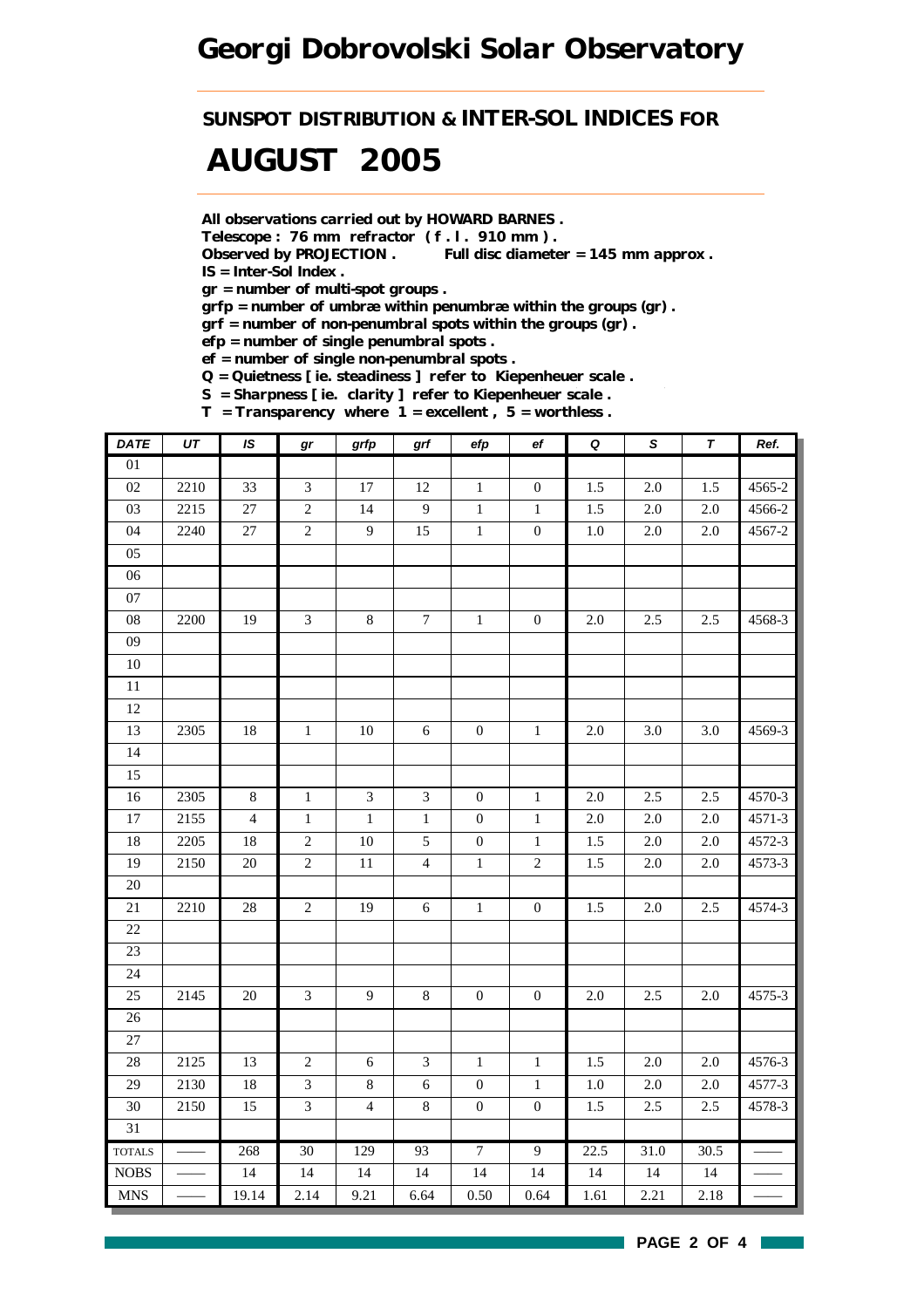### *SUNSPOT CENSUS BY CLASSIFICATION FOR*

# *AUGUST 2005*

*All observations carried out by HOWARD BARNES . Telescope : 76 mm refractor ( f . l . 910 mm ) . Full disc diameter = 145 mm approx . IF 2 OR MORE REGIONS ARE OF THE SAME CLASSIFICATION , THEN SUNSPOT COUNTS ARE SEPARATED BY SOLIDI ( / ) .*

| $\overline{DATE}$               | UT   | В<br>A           |                  |                  | $\pmb{C}$<br>D   |                  | Е                |                  | $\mathbf{F}$                            |                           | G                |                  | H                   |                  | J                |                  |                  |                  |                  |
|---------------------------------|------|------------------|------------------|------------------|------------------|------------------|------------------|------------------|-----------------------------------------|---------------------------|------------------|------------------|---------------------|------------------|------------------|------------------|------------------|------------------|------------------|
|                                 |      | $\boldsymbol{g}$ | f                | $\boldsymbol{g}$ | f                | $\bm{g}$         | $\mathbf f$      | $\boldsymbol{g}$ | f                                       | $\boldsymbol{g}$          | f                | $\boldsymbol{g}$ | $\pmb{f}$           | $\boldsymbol{g}$ | $\mathbf f$      | $\bm{g}$         | f                | g                | $\boldsymbol{f}$ |
| 01                              |      |                  |                  |                  |                  |                  |                  |                  |                                         |                           |                  |                  |                     |                  |                  |                  |                  |                  |                  |
| 02                              | 2210 | $\mathbf{0}$     | $\overline{0}$   | $\mathbf{0}$     | $\mathbf{0}$     | $\mathbf{1}$     | $\mathfrak{Z}$   | $\sqrt{2}$       | 7/19                                    | $\overline{0}$            | $\bf{0}$         | $\mathbf{0}$     | $\boldsymbol{0}$    | $\mathbf{0}$     | $\overline{0}$   | $\boldsymbol{0}$ | $\boldsymbol{0}$ | $\mathbf{1}$     | $\mathbf{1}$     |
| 03                              | 2215 | $\mathbf{1}$     | $\mathbf{1}$     | $\mathbf{0}$     | $\boldsymbol{0}$ | $\boldsymbol{0}$ | $\boldsymbol{0}$ | $\sqrt{2}$       | 11/12                                   | $\mathbf{0}$              | $\boldsymbol{0}$ | $\boldsymbol{0}$ | $\boldsymbol{0}$    | $\boldsymbol{0}$ | $\mathbf{0}$     | $\boldsymbol{0}$ | $\boldsymbol{0}$ | $\mathbf{1}$     | $\mathbf{1}$     |
| 04                              | 2240 | $\boldsymbol{0}$ | $\boldsymbol{0}$ | $\boldsymbol{0}$ | $\boldsymbol{0}$ | $\mathbf{1}$     | 8                | $\mathbf{1}$     | 16                                      | $\boldsymbol{0}$          | $\boldsymbol{0}$ | $\mathbf{0}$     | $\boldsymbol{0}$    | $\mathbf{0}$     | $\mathbf{0}$     | $\boldsymbol{0}$ | $\boldsymbol{0}$ | 1                | $\mathbf{1}$     |
| 05                              |      |                  |                  |                  |                  |                  |                  |                  |                                         |                           |                  |                  |                     |                  |                  |                  |                  |                  |                  |
| 06                              |      |                  |                  |                  |                  |                  |                  |                  |                                         |                           |                  |                  |                     |                  |                  |                  |                  |                  |                  |
| 07                              |      |                  |                  |                  |                  |                  |                  |                  |                                         |                           |                  |                  |                     |                  |                  |                  |                  |                  |                  |
| 08                              | 2200 | $\overline{0}$   | $\boldsymbol{0}$ | $\mathbf{0}$     | $\boldsymbol{0}$ | $\mathbf{1}$     | $\tau$           | $\overline{c}$   | 2/6                                     | $\overline{0}$            | $\boldsymbol{0}$ | $\boldsymbol{0}$ | $\boldsymbol{0}$    | $\overline{0}$   | $\boldsymbol{0}$ | $\boldsymbol{0}$ | $\boldsymbol{0}$ | $\mathbf{1}$     | $\mathbf{1}$     |
| 09                              |      |                  |                  |                  |                  |                  |                  |                  |                                         |                           |                  |                  |                     |                  |                  |                  |                  |                  |                  |
| 10                              |      |                  |                  |                  |                  |                  |                  |                  |                                         |                           |                  |                  |                     |                  |                  |                  |                  |                  |                  |
| 11                              |      |                  |                  |                  |                  |                  |                  |                  |                                         |                           |                  |                  |                     |                  |                  |                  |                  |                  |                  |
| 12                              |      |                  |                  |                  |                  |                  |                  |                  |                                         |                           |                  |                  |                     |                  |                  |                  |                  |                  |                  |
| 13                              | 2305 | -1               | $\mathbf{1}$     | $\mathbf{0}$     | $\mathbf{0}$     | $\mathbf{0}$     | $\overline{0}$   | $\mathbf{1}$     | 16                                      | $\mathbf{0}$              | $\mathbf{0}$     | $\mathbf{0}$     | $\boldsymbol{0}$    | $\boldsymbol{0}$ | $\boldsymbol{0}$ | $\boldsymbol{0}$ | $\mathbf{0}$     | $\overline{0}$   | $\boldsymbol{0}$ |
| 14                              |      |                  |                  |                  |                  |                  |                  |                  |                                         |                           |                  |                  |                     |                  |                  |                  |                  |                  |                  |
| 15                              |      |                  |                  |                  |                  |                  |                  |                  |                                         |                           |                  |                  |                     |                  |                  |                  |                  |                  |                  |
| 16                              | 2305 | 1                | $\mathbf{1}$     | $\mathbf{0}$     | $\boldsymbol{0}$ | $\boldsymbol{0}$ | $\boldsymbol{0}$ | $\mathbf{1}$     | 6                                       | $\mathbf{0}$              | $\boldsymbol{0}$ | $\boldsymbol{0}$ | $\boldsymbol{0}$    | $\boldsymbol{0}$ | $\boldsymbol{0}$ | $\boldsymbol{0}$ | $\boldsymbol{0}$ | $\boldsymbol{0}$ | $\boldsymbol{0}$ |
| 17                              | 2155 | -1               | $\mathbf{1}$     | $\mathbf{0}$     | $\mathbf{0}$     | $\mathbf{1}$     | $\overline{c}$   | $\boldsymbol{0}$ | $\boldsymbol{0}$                        | $\mathbf{0}$              | $\boldsymbol{0}$ | $\mathbf{0}$     | $\boldsymbol{0}$    | $\boldsymbol{0}$ | $\boldsymbol{0}$ | $\mathbf{0}$     | $\mathbf{0}$     | $\mathbf{0}$     | $\mathbf{0}$     |
| 18                              | 2205 | $\mathbf{1}$     | $\mathbf{1}$     | $\mathbf{0}$     | $\boldsymbol{0}$ | $\mathbf{1}$     | $\mathfrak{Z}$   | $\,1$            | 12                                      | $\boldsymbol{0}$          | $\boldsymbol{0}$ | $\boldsymbol{0}$ | $\boldsymbol{0}$    | $\boldsymbol{0}$ | $\boldsymbol{0}$ | $\boldsymbol{0}$ | $\boldsymbol{0}$ | $\boldsymbol{0}$ | $\boldsymbol{0}$ |
| 19                              | 2150 | $\overline{c}$   | 1/1              | $\boldsymbol{0}$ | $\boldsymbol{0}$ | $\boldsymbol{0}$ | $\boldsymbol{0}$ | $\,1$            | 13                                      | $\boldsymbol{0}$          | $\boldsymbol{0}$ | $\mathbf{0}$     | $\boldsymbol{0}$    | $\boldsymbol{0}$ | $\mathbf{0}$     | $\boldsymbol{0}$ | $\boldsymbol{0}$ | $\overline{c}$   | 1/2              |
| 20                              |      |                  |                  |                  |                  |                  |                  |                  |                                         |                           |                  |                  |                     |                  |                  |                  |                  |                  |                  |
| 21                              | 2210 | $\mathbf{0}$     | $\mathbf{0}$     | $\mathbf{0}$     | $\mathbf{0}$     | $\boldsymbol{0}$ | $\boldsymbol{0}$ | $\sqrt{2}$       | 10/15                                   | $\mathbf{0}$              | $\mathbf{0}$     | $\boldsymbol{0}$ | $\boldsymbol{0}$    | $\boldsymbol{0}$ | $\mathbf{0}$     | $\boldsymbol{0}$ | $\boldsymbol{0}$ | $\mathbf{1}$     | $\mathbf{1}$     |
| 22                              |      |                  |                  |                  |                  |                  |                  |                  |                                         |                           |                  |                  |                     |                  |                  |                  |                  |                  |                  |
| 23                              |      |                  |                  |                  |                  |                  |                  |                  |                                         |                           |                  |                  |                     |                  |                  |                  |                  |                  |                  |
| 24                              |      |                  |                  |                  |                  |                  |                  |                  |                                         |                           |                  |                  |                     |                  |                  |                  |                  |                  |                  |
| 25                              | 2145 | $\mathbf{0}$     | $\boldsymbol{0}$ | $\mathbf{0}$     | $\overline{0}$   | $\mathbf{1}$     | $\overline{c}$   | $\mathbf{1}$     | 8                                       | $\boldsymbol{0}$          | $\boldsymbol{0}$ | $\boldsymbol{0}$ | $\boldsymbol{0}$    | $\mathbf{1}$     | $\tau$           | $\boldsymbol{0}$ | $\boldsymbol{0}$ | $\boldsymbol{0}$ | $\boldsymbol{0}$ |
| 26                              |      |                  |                  |                  |                  |                  |                  |                  |                                         |                           |                  |                  |                     |                  |                  |                  |                  |                  |                  |
| 27                              |      |                  |                  |                  |                  |                  |                  |                  |                                         |                           |                  |                  |                     |                  |                  |                  |                  |                  |                  |
| 28                              | 2125 | $\mathbf{1}$     | $\mathbf{1}$     | $\mathbf{0}$     | $\overline{0}$   | $\mathbf{0}$     | $\boldsymbol{0}$ | $\mathbf{1}$     | $7\phantom{.0}$                         | $\boldsymbol{0}$          | $\boldsymbol{0}$ | $\boldsymbol{0}$ | $\boldsymbol{0}$    | $\mathbf{0}$     | $\boldsymbol{0}$ | $\boldsymbol{0}$ | $\boldsymbol{0}$ | $\sqrt{2}$       | 1/2              |
| 29                              | 2130 | 1                | $\mathbf{1}$     | $\boldsymbol{0}$ | $\boldsymbol{0}$ | $\boldsymbol{0}$ | $\boldsymbol{0}$ | $\sqrt{2}$       | 5/7                                     | $\boldsymbol{0}$          | $\boldsymbol{0}$ | $\boldsymbol{0}$ | $\boldsymbol{0}$    | $\boldsymbol{0}$ | $\boldsymbol{0}$ | $\boldsymbol{0}$ | $\boldsymbol{0}$ | 1                | $\overline{c}$   |
| 30                              | 2150 | $\boldsymbol{0}$ | $\boldsymbol{0}$ | $\mathbf{1}$     | 5                | $\mathbf{1}$     | 3                | $\mathbf{1}$     | $\overline{4}$                          | $\mathbf{0}$              | $\boldsymbol{0}$ | $\boldsymbol{0}$ | $\boldsymbol{0}$    | $\mathbf{0}$     | $\boldsymbol{0}$ | $\boldsymbol{0}$ | $\boldsymbol{0}$ | $\boldsymbol{0}$ | $\boldsymbol{0}$ |
| 31                              |      |                  |                  |                  |                  |                  |                  |                  |                                         |                           |                  |                  |                     |                  |                  |                  |                  |                  |                  |
| <b>TOTALS</b>                   |      | $\overline{9}$   | 9                | $\mathbf{1}$     | $\sqrt{5}$       | $\overline{7}$   | $28\,$           | $18\,$           | 176                                     | $\boldsymbol{0}$          | $\boldsymbol{0}$ | $\mathbf{0}^-$   | $\boldsymbol{0}$    | $1\,$            | $\frac{1}{7}$    | $\boldsymbol{0}$ | $\boldsymbol{0}$ | 10 <sup>°</sup>  | 13               |
|                                 |      |                  |                  |                  |                  |                  |                  |                  | REGIONAL PERCENTAGES                    |                           |                  |                  |                     |                  |                  |                  |                  |                  |                  |
|                                 |      |                  |                  |                  |                  |                  |                  |                  |                                         |                           |                  |                  |                     |                  |                  |                  |                  |                  |                  |
| $\mathbf{A}$                    |      |                  | $\, {\bf B}$     |                  | $\mathbf C$      |                  | ${\bf D}$        |                  | ${\bf E}$                               |                           | $\mathbf F$      | ${\bf G}$        | $\, {\rm H}$        |                  |                  | $\bf J$          |                  |                  | $\Sigma$ g       |
| 19.6<br>$2.2\,$<br>15.2<br>39.1 |      |                  |                  |                  | $0.0\,$          |                  | $0.0\,$          | $2.2\,$          |                                         | $0.0\,$<br>21.7<br>$46\,$ |                  |                  |                     |                  |                  |                  |                  |                  |                  |
|                                 |      |                  |                  |                  | $NOBS = 14$      |                  |                  |                  | $p / g$ mean = 1.5917                   |                           |                  |                  | $f/g$ mean = 5.2393 |                  |                  |                  |                  |                  |                  |
|                                 |      |                  |                  |                  |                  |                  |                  |                  | $\bar{p}$ / g mean = 1.6087             |                           |                  |                  | $f/g$ mean = 5.1739 |                  |                  |                  |                  |                  |                  |
|                                 |      |                  |                  |                  |                  |                  |                  |                  | GROUP COMPLEXITY INDEX $(GCI) = 6.7826$ |                           |                  |                  |                     |                  |                  |                  |                  |                  |                  |
|                                 |      |                  |                  |                  |                  |                  |                  |                  |                                         |                           |                  |                  |                     |                  |                  |                  |                  |                  |                  |